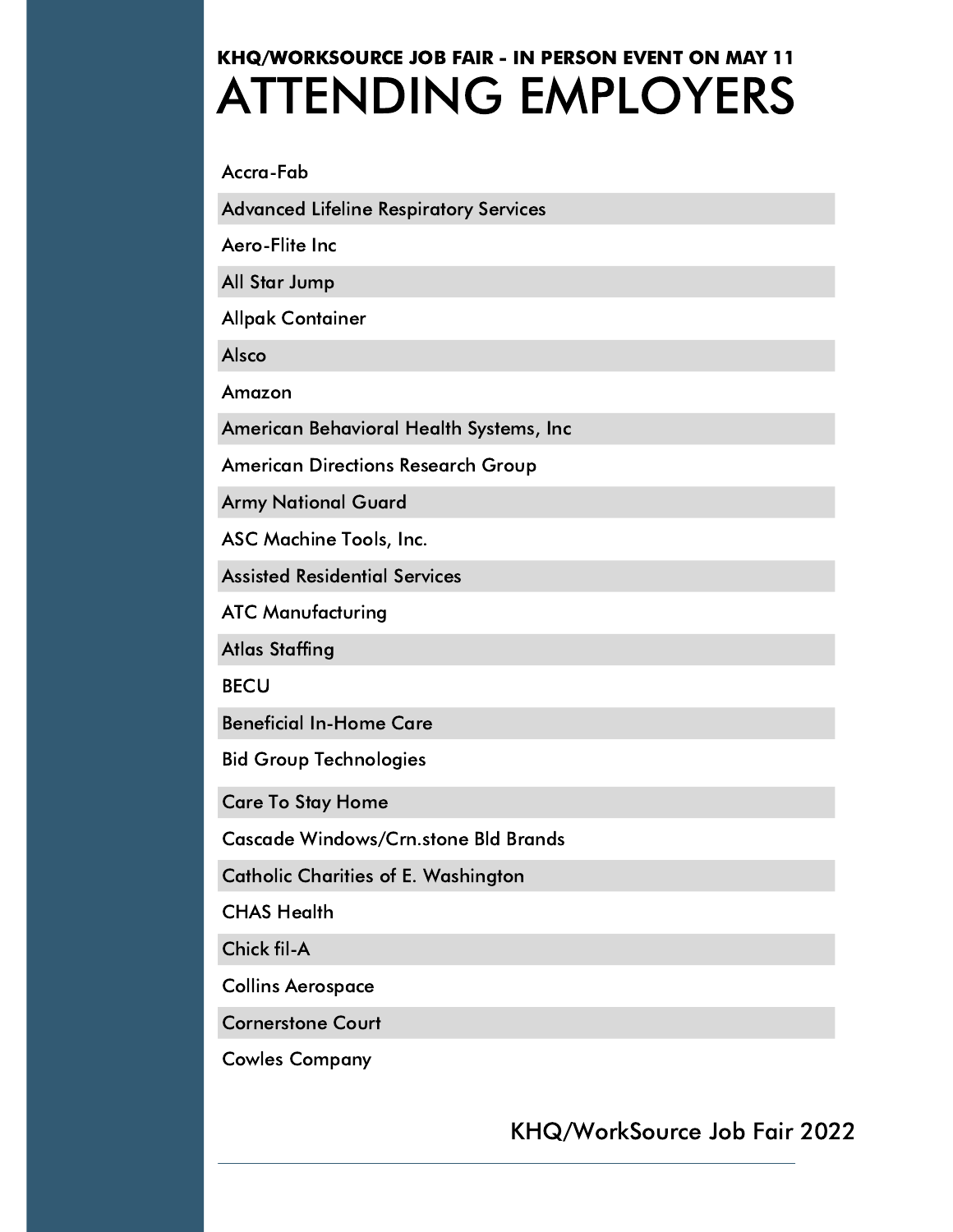CRH Americas

CTR Spokane

Cyrus O-Leary's

DAA Northwest

Davenport Hotels

Downtown Spokane Partnership

Durham School Services

Eastern State Hospital

Express Employment Professionals

Fedex Ground

Fiserv

Franz Spokane

Frontline Housekeeping Plus

Garco Construction Inc

Grand Canyon University

iHeart Media

Incyte Diagnostics

Inland Imaging/Nuvodia

Inspiro

Jetseal Inc.

Jimmy's Roofing

KHQ

Knife River Prestress

Knight Const./Supply/Knight Wall Syst.

Kodiak Security Services, Inc

Labor Finders of the Greater Northwest

LITE-CHECK

Lowe's Home Improvement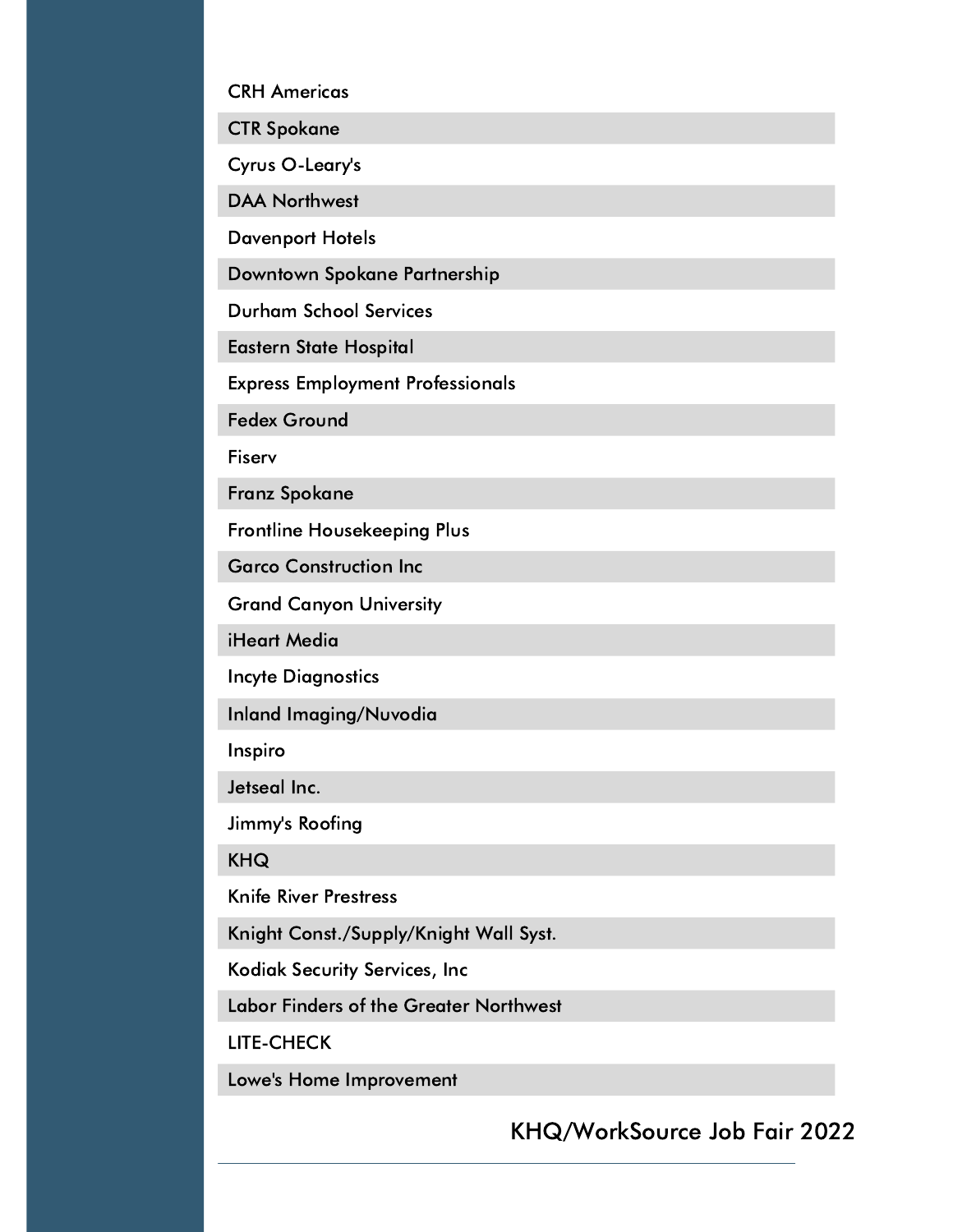Machinists Institute

Manpower West

Mead School District

Mercer Trucking Co., Inc

Morning Star Boys' Ranch

NAPA Auto Parts

Nelson + Phelps Hospitality

New York Life Insurance Company

Newport Hospital & Health Services

North Central Care & Rehabilitation

Northwest Center/Argus Janitorial

Northwest HVAC/R Association & Training Center

Numerica

Office Depot

OPCMIA Local 72 Apprenticeship

**OpenEye** 

Paradies-Lagardere Atlanta,LLC

Parker Hannifin Exotic Metals

Phoenix Protective Corp

Pioneer Human Services

PNW Helping Hands Inc.

**Providence** 

Provisional Recruiting

Reardan Edwall School District

Right at Home

Rockwood Retirement Communities

Royal Life Centers

Sage Truck Driver Training School